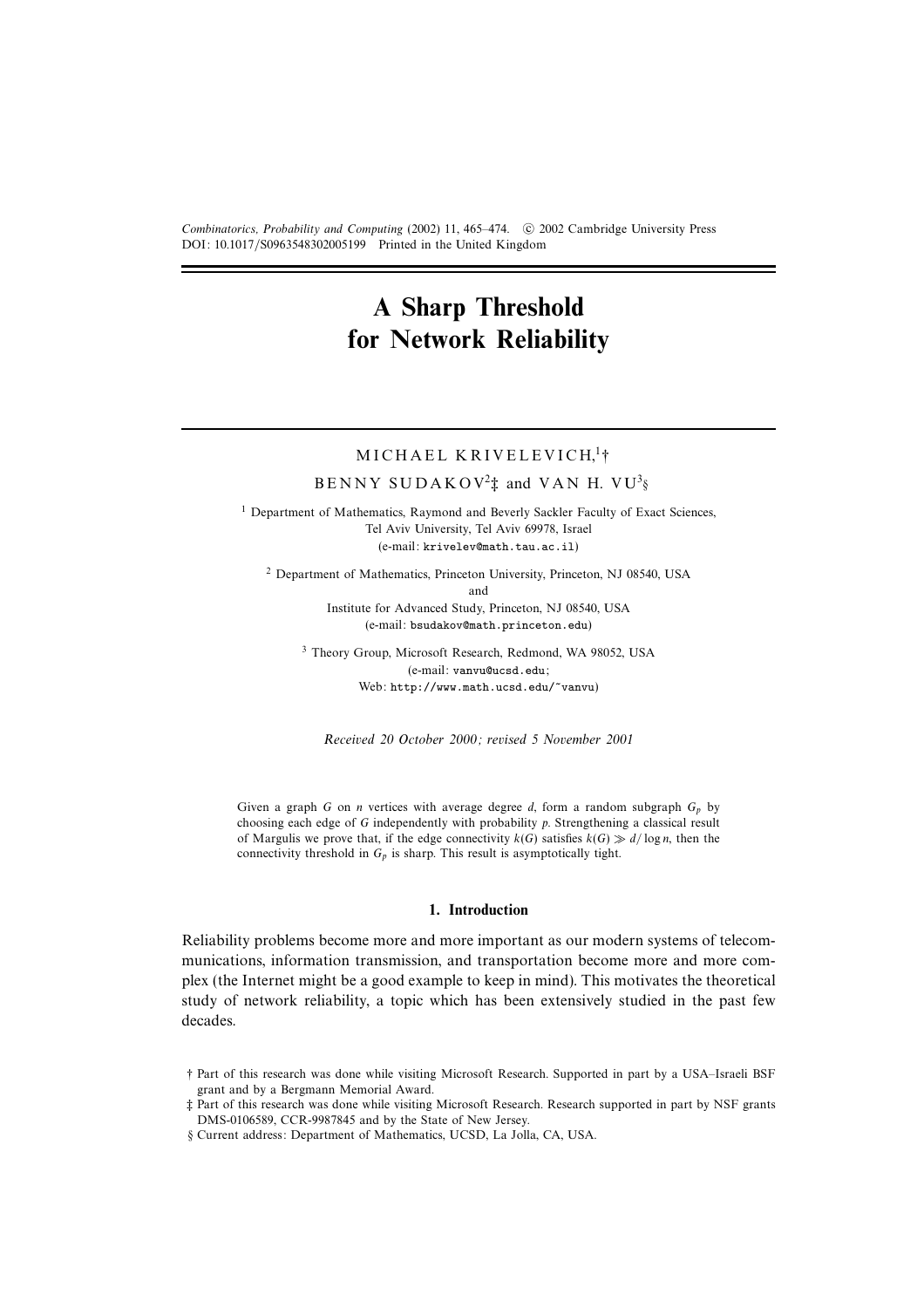# 466 M. Krivelevich, B. Sudakov and V. H. Vu

One of the most popular abstract models in network reliability problems is the following. Our network can be thought of as a large connected graph where each edge has a certain probability  $q$  of failing. We are interested in the probability that the network is still connected. This problem can be formulated in a form which is perhaps more convenient to a graph theorist, as follows. Given a graph  $G$  with n vertices and  $m$  edges, and a real p between 0 and 1, where  $p = 1 - q$  may depend on G, a random subgraph  $G_p$  of G is obtained by keeping each edge of  $G$  with probability  $p$ , independently. The probability that  $G_p$  is connected is obviously then a function of the probability p, which will be denoted by  $f(G, p)$ , or simply by  $f(p)$  when the definition of a graph G is clear from the context. We will sometimes refer to  $f(p)$  as to the *reliability function* of the graph G.

Estimating  $f(G, p)$  seems to be very hard, and there is a vast literature on this issue. The interested reader may check [2, Chapter 7] or [8] for a partial list of references. Several special cases of this problem have been considered in different areas. For instance, if G is the complete graph on *n* vertices, then  $G_p$  is the classical random graph  $G(n, p)$ , and the connectivity problem is discussed in great detail in Bollobás's book [2]. Another case is when  $G$  is the *d*-dimensional lattice restricted to a compact domain: in this case the problem has been studied in percolation theory, and we refer the interested reader to [4].

In this paper, we investigate the following aspect of network reliability. For a fixed positive constant  $x \leq 1$  and a graph G, let  $p_x$  denote the (unique) value of p where  $f(G, p_x) = x$ . We say that a family  $(G_i)_{i=1}^{\infty}$  of graphs satisfies the *sharp threshold* property if, for any fixed positive  $\epsilon \leq 1/2$ ,

$$
\lim_{i\to\infty}\frac{p_{\epsilon}(G_i)}{p_{1-\epsilon}(G_i)}\to 1.
$$

The sharp threshold property is very useful from the practical point of view. It implies that the performance of the network is easy to improve. For instance, the fact that  $\frac{p_e(G_i)}{p_{1-e}(G_i)} \to 1$  implies that, when i is sufficiently large, to increase the reliability of  $G_i$  from 0.01 (a very poor network) to 0.99 (a rather reliable network), we need only increase edge reliability by a tiny fraction, a nominal cost for a remarkable improvement! In percolation theory, a sharp threshold is more commonly known as a phase transition, and there is an extensive literature on this phenomenon, motivated by questions from statistical physics (see [4] and its references).

We would like to address the following central question:

#### Which families of graphs possess the sharp threshold property?

A different motivation for our study comes from a paper of Pak and the third author [7]. There the above question was considered from a different aspect in relation to phase transitions of random walks. The problems posed in that paper (see Section 13 of [7]) formed the starting point of our study.

In [7] several partial answers to the above question are given in special cases when the graphs in question are highly symmetric. For general graphs, the earliest, and most well-known, result is probably a result of Margulis. For a graph  $G$ , let  $k(G)$  denote the minimum number of edges one needs to remove in order to disconnect G; if  $k(G) = k$  we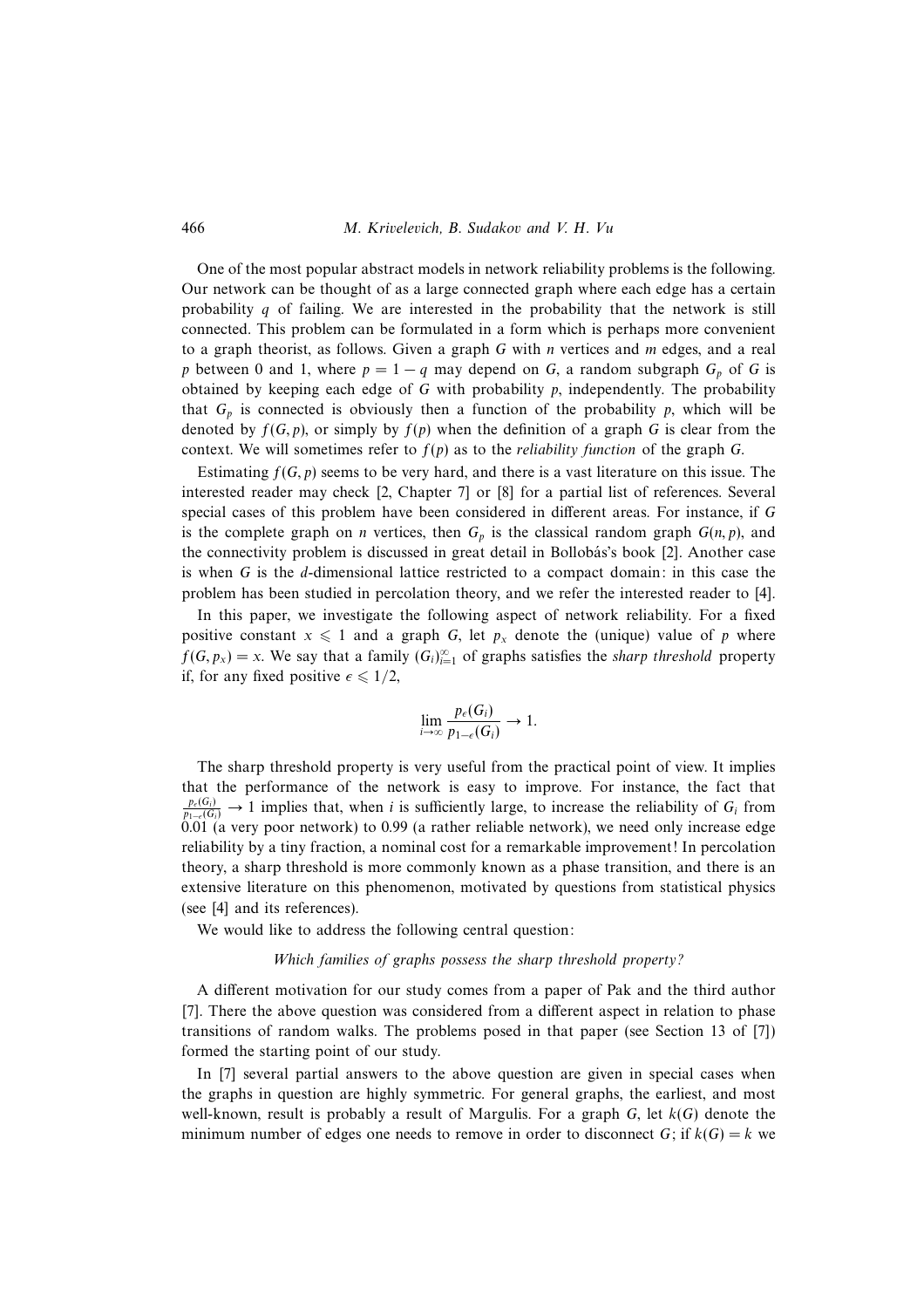say that G is  $k$ -edge-connected. In [6], as a corollary of a more general theorem, Margulis derived the following result.

**Theorem 1.1.** Consider a family  $(G_i)_{i=1}^{\infty}$  of graphs. If  $k(G_i) \to \infty$ , then, for any fixed positive  $\epsilon \leq 1/2$ , we have

$$
\lim_{i\to\infty}(p_{1-\epsilon}(G_i)-p_{\epsilon}(G_i))=0.\qquad \qquad \Box
$$

 $\Box$ 

Margulis's theorem implies that a family  $(G_i)_{i=1}^{\infty}$  possesses the sharp threshold property if the connectivity  $k(G_i)$  of  $G_i$  tends to infinity, and  $p_{1-\epsilon}(G_i)$  is bounded below by a positive constant. However, this theorem does not provide any information in the case  $p_{1-\epsilon}(G_i) \to 0.$ 

Our main result in this paper is as follows.

**Theorem 1.2.** Let  $0 < \epsilon < 1/2$ . Then, for every  $\gamma > 0$ , there exist  $K(\gamma)$  and  $n_0(\gamma)$  such that the following holds. If G is a graph on  $n>n_0(\gamma)$  vertices, with average degree d and edge-connectivity  $k(G) \geqslant K(\gamma) \frac{d}{\ln n} + 1$ , then

$$
\frac{p_{\epsilon}(G)}{p_{1-\epsilon}(G)} \geq 1 - \gamma.
$$

The above theorem immediately implies the following corollary.

**Corollary 1.3.** Let  $(G_i)_{i=1}^{\infty}$  be a family of distinct graphs, where  $G_i$  has  $n_i$  vertices, maximum degree  $d_i$ , and it is  $k_i$ -edge-connected. If

$$
\lim_{i\to\infty}\frac{k_i\ln n_i}{d_i}=\infty,
$$

then the family  $(G_i)_{i=1}^{\infty}$  has a sharp connectivity threshold.

We believe that this result is of interest for a number of reasons. First, it gives a fairly general sufficient condition for a family of graphs to satisfy the sharp threshold property. Second, it strengthens Margulis's result in the case  $p_{1-\epsilon}(G_i) \to 0$ . It also answers a question posed in [7]. Next, our proof makes use of new and powerful results of Bourgain and Friedgut [3], and it is very different from Margulis's proof and the approaches in percolation theory. Finally, the statement of our theorem is in some sense asymptotically tight, as shown by the following proposition.

**Proposition 1.4.** For any constant  $a > 1$ , there is a constant  $0 < \epsilon(a) < 1/2$  such that the following holds. For all sufficiently large n, there exists a graph G on 2n vertices, with maximal degree  $d = n$  and with edge-connectivity  $k(G) = a \frac{d}{\ln n}$ , for which

$$
\frac{p_{\epsilon}(G)}{p_{1-\epsilon}(G)} \leqslant \frac{1}{2}.
$$

The rest of the paper is organized as follows. In the next section we prove Theorem 1.2 and Proposition 1.4. In Section 3, we show how our main result can be extended to the case of the random matroid process. Finally, the last section contains some concluding remarks.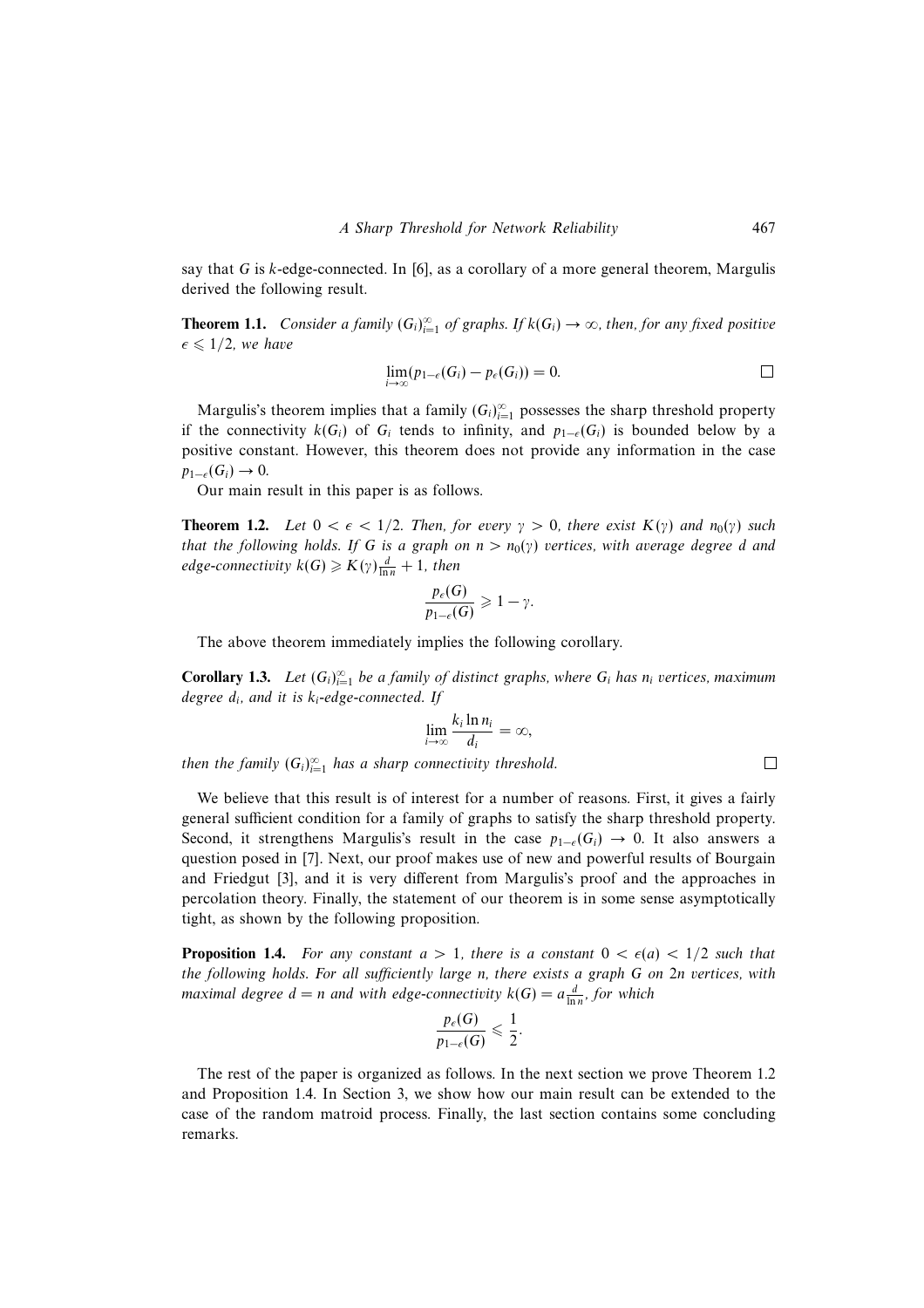## 468 M. Krivelevich, B. Sudakov and V. H. Vu

## **2. Main result**

In this section we prove our main result. We may, and shall, assume, whenever this is needed, that the number of vertices in our graphs is sufficiently large. To prove Theorem 1.2 it is enough to show that, for all  $\epsilon \leq \alpha \leq 1-\epsilon$ , the derivative of  $f(p)$  satisfies  $p_{\alpha}f'(p_{\alpha}) \geq 1/\gamma$ . Indeed, in this case

$$
1 \ge f(p_{1-\epsilon}) - f(p_{\epsilon}) = f'(p_{\alpha})(p_{1-\epsilon} - p_{\epsilon}) \ge \frac{1}{\gamma p_{\alpha}}(p_{1-\epsilon} - p_{\epsilon})
$$

$$
\ge \frac{1}{\gamma p_{1-\epsilon}}(p_{1-\epsilon} - p_{\epsilon}) = \frac{1}{\gamma} \left(1 - \frac{p_{\epsilon}}{p_{1-\epsilon}}\right).
$$

This implies that  $\gamma \geq 1 - p_{\epsilon}/p_{1-\epsilon}$ , which is the assertion of the theorem.

Let us recall some terminology. Consider a discrete cube  $\{0, 1\}^m$  with the probability measure defined by  $Pr_p(x) = p^{|x|}(1-p)^{m-|x|}$  for all  $x \in \{0,1\}^m$ , where  $|x| = |\{1 \le$  $i \leq n : x_i = 1$ . We say that a vector  $x = (x_1, \ldots, x_m) \in \{0, 1\}^m$  contains a vector  $y = (y_1, \ldots, y_m) \in \{0, 1\}^m$  if  $x_i \geq y_i$  for all  $1 \leq i \leq m$ , and denote this by  $y \subset x$ . A subset  $A \subset \{0,1\}^m$  is monotone if whenever  $x \in A$  and  $x \subset y$ , then also  $y \in A$ . Our proof relies heavily on the following result of Bourgain [3], which provides a sharp-threshold criterion for general monotone properties.

**Theorem 2.1.** Let  $A \subset \{0,1\}^m$  be a monotone property,  $\alpha$  be a positive constant, and  $p = o(1)$  satisfy  $Pr_p(A) = \alpha$ . If there exists a constant  $c > 0$  with the property  $p \cdot \frac{dPr_p(A)}{dp} < c$ , then there exists a  $\delta = \delta(c)$  such that, either

$$
\Pr_p(x \in \{0,1\}^m | x \text{ contains } x' \in A \text{ of size } |x'| \leq 10c) > \delta,
$$

or there exists an  $x' \notin A$  of size  $|x'| \leq 10c$  so that

$$
\Pr_p(x \in A | x' \subset x) > \alpha + \delta.
$$

The idea of the proof is as follows. Assuming that a threshold for connectivity is not sharp, we know, from Theorem 2.1, that there exists a fixed set of edges whose addition to the random graph  $G_p$  changes the probability of connectivity by some constant. On the other hand, the fact that a threshold is not sharp implies that the addition of a large number of random edges to  $G_p$  has almost no effect on the connectivity. We show that these two conclusions contradict each other. To do so, we first need to establish a lower bound on the threshold probability for the graph connectivity property.

**Lemma 2.2.** Let  $G = (V, E)$  be a connected graph on n vertices, with average degree d, **EXECUTE:** Let  $G = (r, L)$  be a connected graph on *n* certices, what decrige degree as and let  $0 < p < 1$  satisfy  $(1 - p)^d \ge 1/\sqrt{n}$ , i.e.,  $pd \le \ln n/2$ . Then, for any fixed  $0 < \alpha < 1$ , and sufficiently large n, the probability that a random subgraph  $G_p$  is connected is at most  $\alpha$ .

**Proof.** Let  $V_0 = \{v \in V : d(v) \leq \frac{3}{2}d\}$ . Then  $|V_0| \geq n/3$ , for otherwise  $\sum_{v \in V\setminus V_0} d(v) \geq$  $|V \setminus V_0|(3d/2) > (2n/3)(3d/2) = nd = 2|E(G)|$ , a contradiction.

For every vertex  $v \in V_0$  let  $X_v$  be an indicator random variable for the event that v is an isolated vertex in  $G_p$ . Let X be the total number of such vertices in the random graph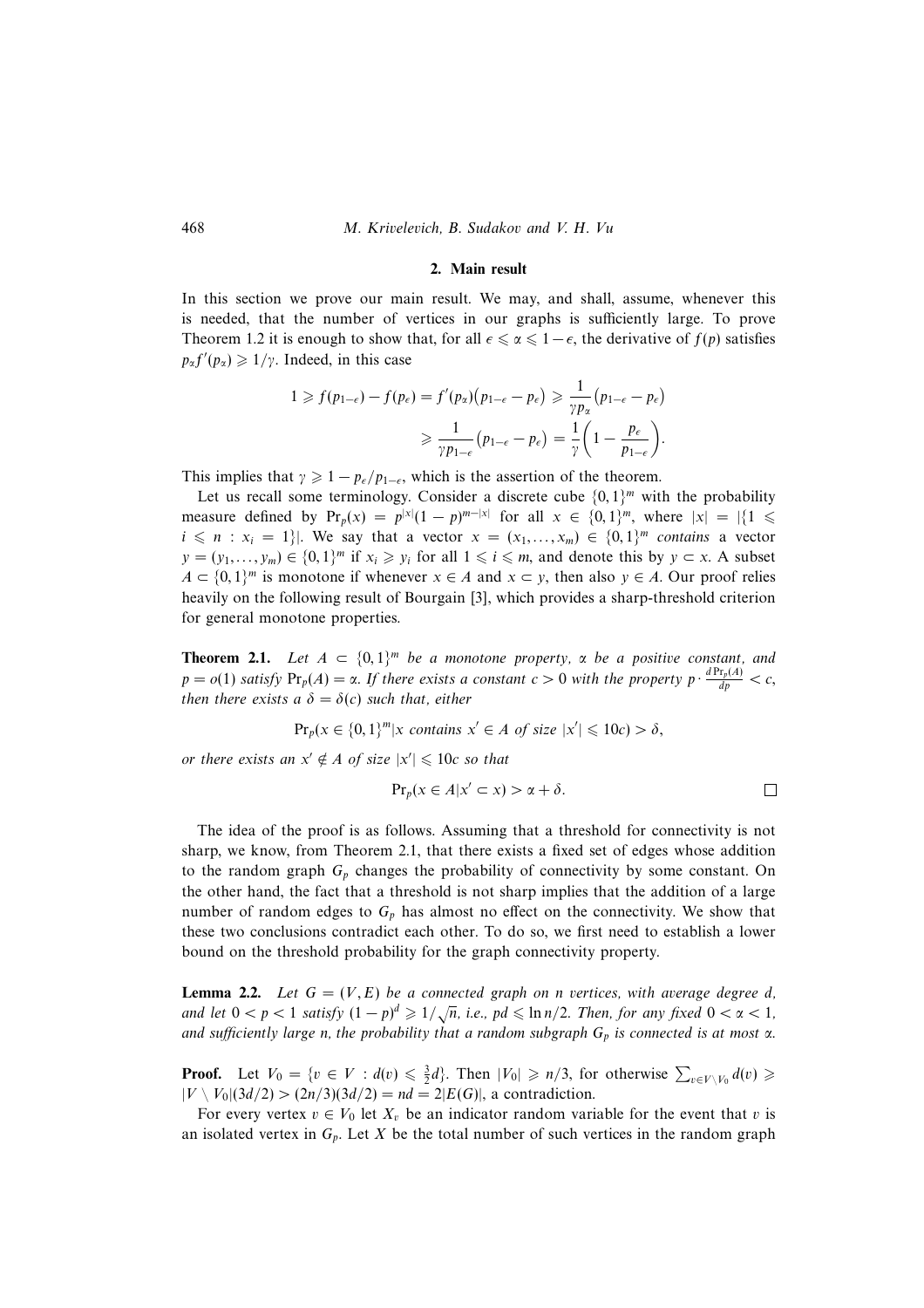$G_p$ . Clearly  $X = \sum_{v \in V_0} X_v$ , and  $G_p$  is connected only if  $X = 0$ . It is easy to see that the expected value of  $X$  satisfies

$$
E[X] = \sum_{v \in V_0} E[X_v] = \sum_{v \in V_0} (1-p)^{d(v)} \geqslant |V_0|(1-p)^{\frac{3d}{2}} \geqslant \frac{n}{3} \left(\frac{1}{\sqrt{n}}\right)^{\frac{3}{2}} = \frac{n^{\frac{1}{4}}}{3}.
$$

Next we need to obtain an upper bound on the variance of X.

$$
\begin{aligned} \text{Var}[X] &= \sum_{v \in V_0} \text{Var}[X_v] + \sum_{v \neq u \in V_0} \text{Cov}[X_v, X_u] \\ &= \sum_{v \in V_0} \text{Var}[X_v] + \sum_{v \neq u \in V_0} (E[X_v X_u] - E[X_v] E[X_u]). \end{aligned}
$$

Since  $X_v$  is an indicator random variable we deduce that  $Var[X_v] \le E[X_v]$ . Note also that, if the vertices u and v are nonadjacent, then  $X_u, X_v$  are independent random variables, and thus  $Cov[X_v, X_u] = 0$ . On the other hand, for adjacent vertices, we have

$$
E[X_v X_u] - E[X_v]E[X_u] = (1-p)^{d(v)+d(u)-1} - (1-p)^{d(v)+d(u)} = p(1-p)^{d(v)+d(u)-1}.
$$

Finally the inequality  $(1 - p)^d \geq 1/\sqrt{n}$  implies that  $1 + \frac{3}{2}pd < 2 \ln n < \alpha E[X]$ . Therefore we conclude that

$$
\begin{split} \text{Var}[X] &= \sum_{v \in V_0} E[X_v] + 2 \sum_{v, u \in V_0 \atop (v, u) \in E} p(1-p)^{d(v) + d(u) - 1} \\ &= E[X] + p \sum_{v \in V_0} \sum_{u \in V_0 \atop (u, v) \in E} (1-p)^{d(v) + d(u) - 1} \\ &\le E[X] + p \sum_{v \in V_0} d(v)(1-p)^{d(v)} \le E[X] + \frac{3}{2}pd \sum_{v \in V_0} (1-p)^{d(v)} \\ &= E[X] + \frac{3pd}{2} E[X] = \left(1 + \frac{3pd}{2}\right) E[X] < \alpha E^2[X]. \end{split}
$$

Now, by Chebyshev's inequality, the probability that  $G_p$  is connected has the upper bound

$$
\Pr(X=0) \leqslant \Pr(|X - E[X]| \geqslant E[X]) \leqslant \Pr\left(|X - E[X]| \geqslant \frac{\sqrt{\text{Var}[X]}}{\sqrt{\alpha}}\right) \leqslant \alpha. \qquad \Box
$$

We are now in a position to prove Theorem 1.2.

**Proof of Theorem 1.2.** Let  $\alpha$  be a real number satisfying  $\epsilon \le \alpha \le 1 - \epsilon$ , and let  $p_{\alpha}$ be the probability such that Pr( $G_{p_\alpha}$  is connected) =  $\alpha$ . First we consider the case when there exists an  $\alpha$  with  $0 < p_{\alpha} < 1$  being a constant. Note that, since connectivity is a monotone property, clearly  $f(p) = Pr(G_p$  is connected) is an increasing function of p. Thus by Lemma 2.2, the threshold probability  $p_{\alpha}$  should satisfy  $(1 - p_{\alpha})^d < 1/\sqrt{n}$ . Since  $p_{\alpha}$  is a constant less than 1, the average degree d is at least  $\Omega(\ln n)$ . In that case, by choosing an appropriate constant  $K(\gamma)$ , we can make the edge-connectivity  $k(G) = K(\gamma) \frac{d}{\ln n}$  arbitrarily large. Therefore we can apply the above mentioned result of Margulis [6] (see also [9]) to derive the assertion of the theorem.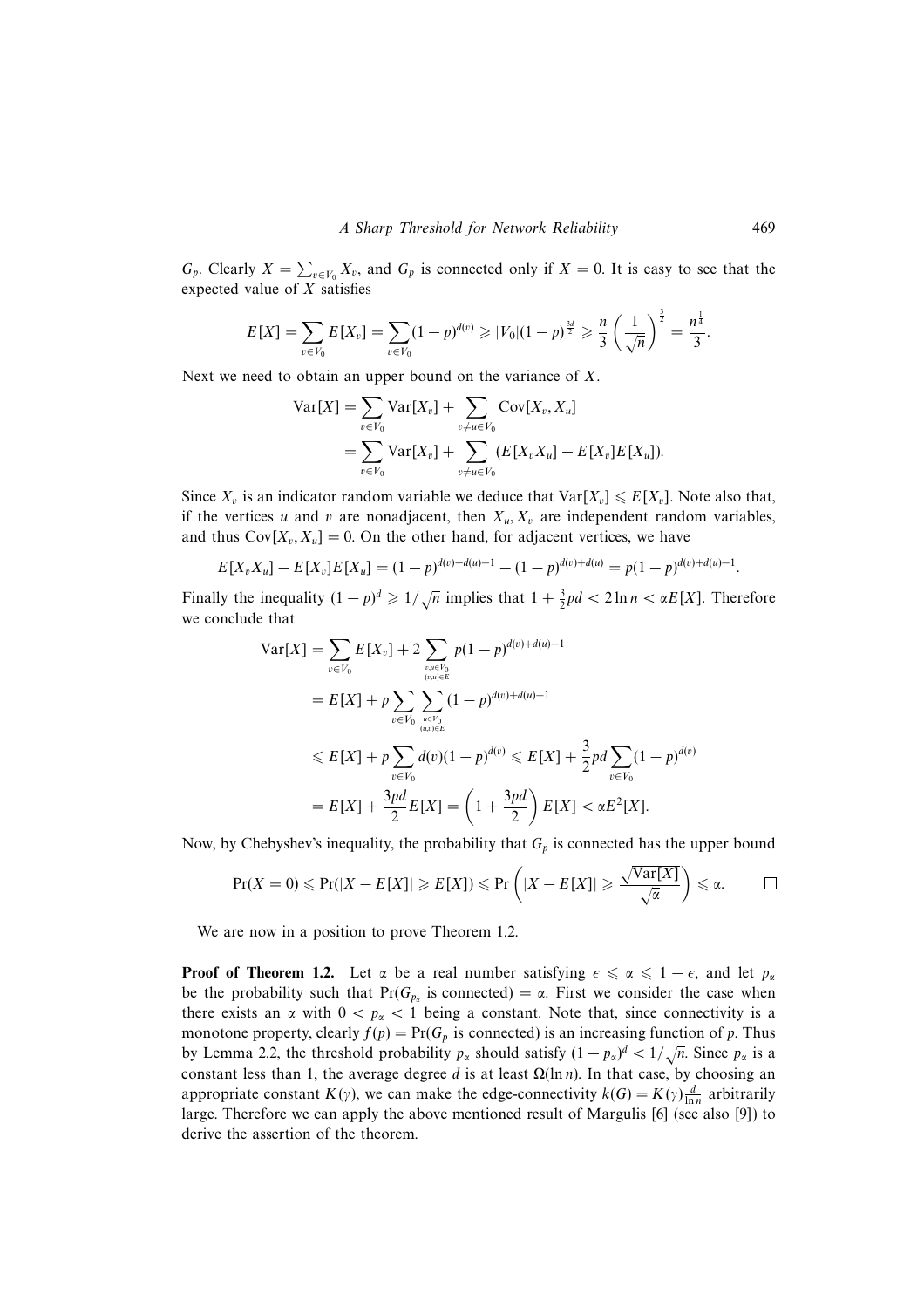Next we treat the case when  $p_{\alpha} = o(1)$ . Let us assume by contradiction that  $p_{\alpha}f'(p_{\alpha}) <$  $1/\gamma$ . Since clearly no set of edges of a constant size can contain a connected spanning subgraph of G, we obtain from Theorem 2.1 that there exists a constant  $\delta(\gamma) > 0$  and a fixed set of edges  $e_1, \ldots, e_t, t \leq 10/\gamma$ , satisfying

$$
Pr(G_{p_{\alpha}} \text{is connected} \mid e_i \in E(G_{p_{\alpha}}), i = 1, \dots, t) > \alpha + \delta. \tag{2.1}
$$

Let  $\epsilon'$  be a positive constant, to be specified later, and let  $p_1 = p_\alpha + \epsilon'(1 - p_\alpha)p_\alpha$ . Then, by the Taylor expansion of f, together with the fact that  $f'(p_\alpha) < 1/(\gamma p_\alpha)$ , we obtain

$$
f(p_1) = f(p_\alpha) + f'(p_\alpha)(p_1 - p_\alpha) + o(p_1 - p_\alpha)
$$
  
\n
$$
\leq \alpha + \frac{1}{\gamma p_\alpha} \epsilon'(1 - p_\alpha)p_\alpha + o(\epsilon')
$$
  
\n
$$
= \alpha + \frac{\epsilon'}{\gamma}(1 - p_\alpha) + o(\epsilon').
$$

By choosing an appropriate value of  $\epsilon'$  we can ensure that the probability that  $G_{p_1}$  is connected satisfies  $f(p_1) < \alpha + \delta/2$ . Note also that, by the definition of  $p_1$ , we can view the edge set of the random graph  $G_{p_1}$  as a union of two independent copies of the random graphs  $G_{p_\alpha}$  and  $G_{\epsilon' p_\alpha}$ . Let B denote the set of all subgraphs  $G' \subset G$  with the property that the graph  $G' \cup \{e_1,\ldots,e_t\}$  is connected. It is easy to see that, by inequality (2.1), we have  $Pr(G_{p_{\alpha}} \in B) > \alpha + \delta.$ 

Next we show that, for any graph  $G' \in B$ , the union  $G' \cup G_{\epsilon' p_\alpha}$  is connected with probability close to one. Indeed, G' becomes connected when adding the edges  $e_1, \ldots, e_t$ . Therefore G' has at most  $t + 1$  connected components, and thus there exist at most  $2^t$ possible edge cuts of  $G$  which separate the vertices of  $G'$ . Each such cut contains at least  $k = k(G)$  edges. Recall that, by Lemma 2.2, we have  $p_{\alpha}d = \Omega(\ln n)$ . Therefore the probability that at least one of these cuts also separates the vertices of a random graph  $G_{\epsilon' p_\alpha}$  is at most

$$
2^t(1-\epsilon'p_\alpha)^k\leqslant 2^t e^{-\epsilon'p_\alpha k}=2^t e^{-\Omega\left(\frac{\epsilon'\ln n}{d}\right)k}=2^t e^{-\Omega(\epsilon' K(\gamma))}.
$$

By choosing an appropriate constant  $K(\gamma)$ , we can ensure that this probability is at most  $\delta/4$ . Finally we obtain a contradiction, since the probability  $f(p_1)$  that the random graph  $G_{p_1} = G_{p_\alpha} \cup G_{\epsilon' p_\alpha}$  is connected is at least

$$
Pr(G_{p_{\alpha}} \in B) Pr(G_{p_{\alpha}} \cup G_{\epsilon' p_{\alpha}} \text{ is connected} \mid G_{p_{\alpha}} \in B) \geq \left(1 - \frac{\delta}{4}\right) Pr(G_{p_{\alpha}} \in B)
$$
  
= 
$$
\left(1 - \frac{\delta}{4}\right)(\alpha + \delta) > \alpha + \frac{\delta}{2}.
$$

The last case is when  $1 - p_{\epsilon} = o(1)$ . Hence both  $p_{\epsilon}$  and  $p_{1-\epsilon}$  are equal to  $1 - o(1)$ , and thus their ratio is equal to  $1 - o(1) > 1 - \gamma$ . This completes the proof of the theorem.  $\Box$ 

A graph G is called vertex-transitive if, for every pair of vertices  $v_1$  and  $v_2$ , there exists an automorphism  $\pi : V(G) \to V(G)$  such that  $\pi(v_1) = v_2$ . By applying our main theorem we can obtain the following result about the connectivity threshold for vertex-transitive graphs.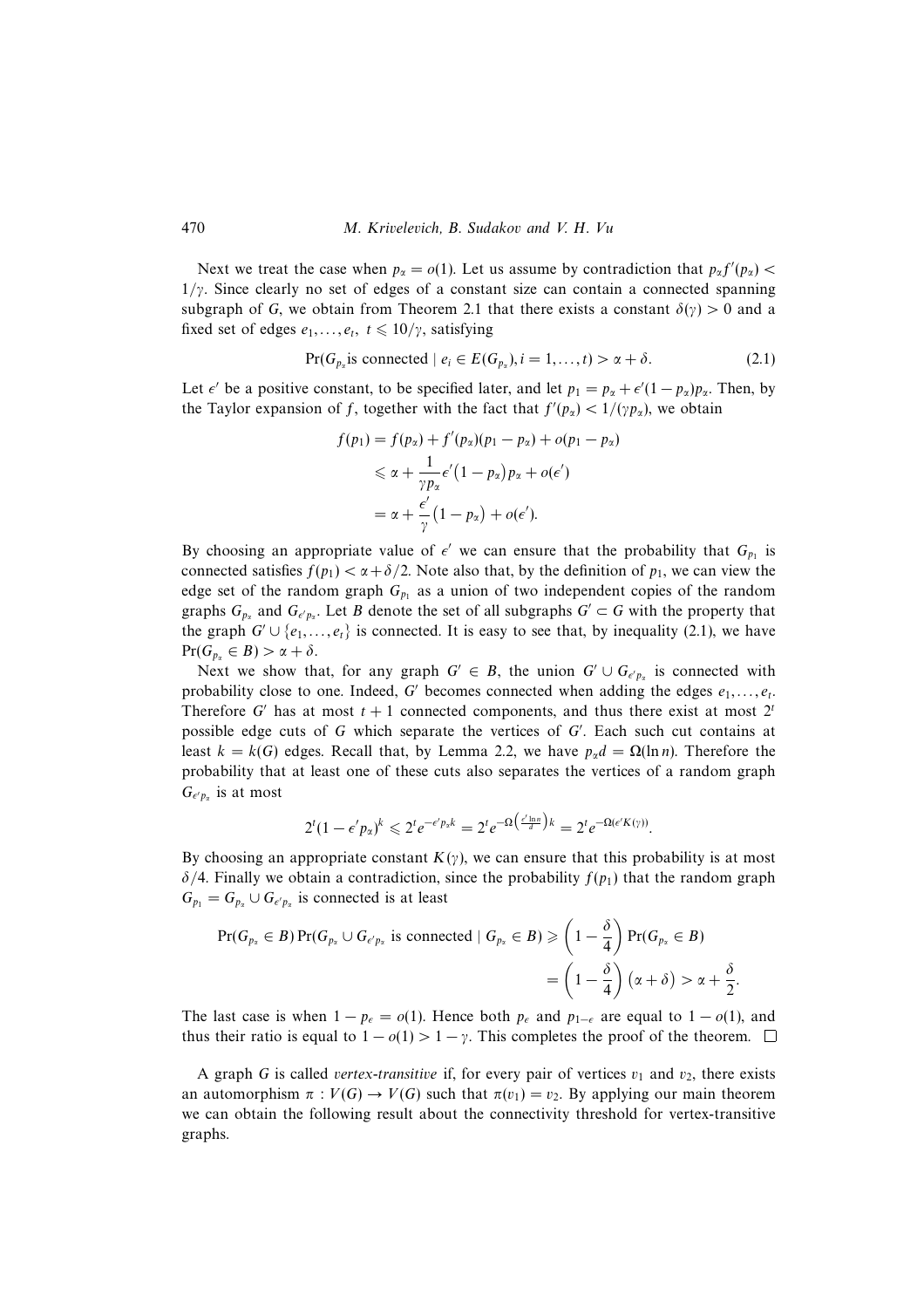**Corollary 2.3.** Let G be a connected vertex-transitive graph and let  $G_p$  be obtained by selecting edges of G randomly and independently with probability p. Then the property  $G_p$ is connected' has a sharp threshold.

**Proof.** Clearly G is regular. Let d be its degree. Since G is a vertex-transitive graph, it is also  $d$ -edge-connected (see, e.g., [5], Problem 12.14). Then the result follows immediately from Theorem 1.2.  $\Box$ 

An important family of vertex-transitive graphs arises from finite groups. Given a finite group H and a set of generators  $S = S^{-1}$  of H, the Cayley graph  $G(H, S)$  is a graph with vertex set H, in which there is an edge between a and b if and only if  $ab^{-1} \in S$ . The Cayley graph  $G(H, S)$  is easily seen to be connected, because S generates H. The above corollary then implies that the connectivity property of a random subgraph of any Cayley graph has a sharp threshold.

Next we show that the result of Theorem 1.2 is nearly tight.

**Proof of Proposition 1.4.** Set  $\epsilon = e^{-4a}$ . Let G be a graph which consists of two disjoint copies of a complete graph  $K_n$  on *n* vertices, connected by a matching of size  $a_{\ln n}^n$ . The maximal degree of G is  $d = n$ , and its edge-connectivity is  $k(G) = a \frac{n}{\ln n}$ . Let  $G_p$  be obtained by selecting edges of  $G$  randomly and independently with probability  $p$ . It is easy to see that the probability that  $G_p$  is connected is at most  $1-(1-p)^{a\frac{n}{\ln n}}$ , since we need to choose at least one edge connecting two copies of  $K_n$ . One can easily check that  $1-t \geq e^{-t-t^2}$  for sufficiently small  $t > 0$ . Therefore, for  $p = 3 \ln n/n$ , the probability that  $G_p$  is connected is at most

$$
1 - (1 - p)^{\frac{d \ln n}{n}} \leq 1 - e^{(-p - p^2) \frac{d \ln n}{n}}
$$
  
= 
$$
1 - e^{\left(-\frac{3 \ln n}{n} - \frac{9 \ln^2 n}{n^2}\right) \frac{d \ln n}{n}} = 1 - e^{-3a - \frac{9a \ln n}{n}} = 1 - e^{\frac{3}{4} + \frac{9 \ln n}{4n}}
$$
  
< 
$$
< 1 - \epsilon
$$

for sufficiently large *n*. This implies  $p_{1-\epsilon} \geq \frac{3 \ln n}{n}$ .

On the other hand, if  $p = \frac{3 \ln n}{2n}$ , it is well known (see, e.g., [2]) that the random subgraph of  $K_n$ , where each edge is chosen independently and with probability p, is connected with probability tending to one. Therefore, in this case, the probability that  $G_p$  is connected equals

$$
(1 - o(1)) \left(1 - (1 - p)^{a \frac{n}{\ln n}}\right) \geq (1 - o(1)) \left(1 - e^{-\frac{p a \ln n}{n}}\right)
$$

$$
= (1 - o(1)) \left(1 - e^{-\frac{3a}{2}}\right) = (1 - o(1)) \left(1 - e^{\frac{3}{8}}\right) \geq \epsilon
$$

$$
\leq e^{-4}. \text{ Hence } p_{\epsilon} \leq \frac{3 \ln n}{2n}, \text{ and } \frac{p_{\epsilon}}{p_{1-\epsilon}} \leq \frac{1}{2}.
$$

as  $\epsilon \le e^{-4}$ . Hence  $p_{\epsilon} \le \frac{3 \ln n}{2n}$  $rac{\ln n}{2n}$ , and  $rac{p_e}{p_{1-}}$ 

### **3. Random matroid process**

In this section we sketch how our results can be extended to the case of random matroid processes. Let us first introduce some terminology. We define a matroid M to be a finite

 $\Box$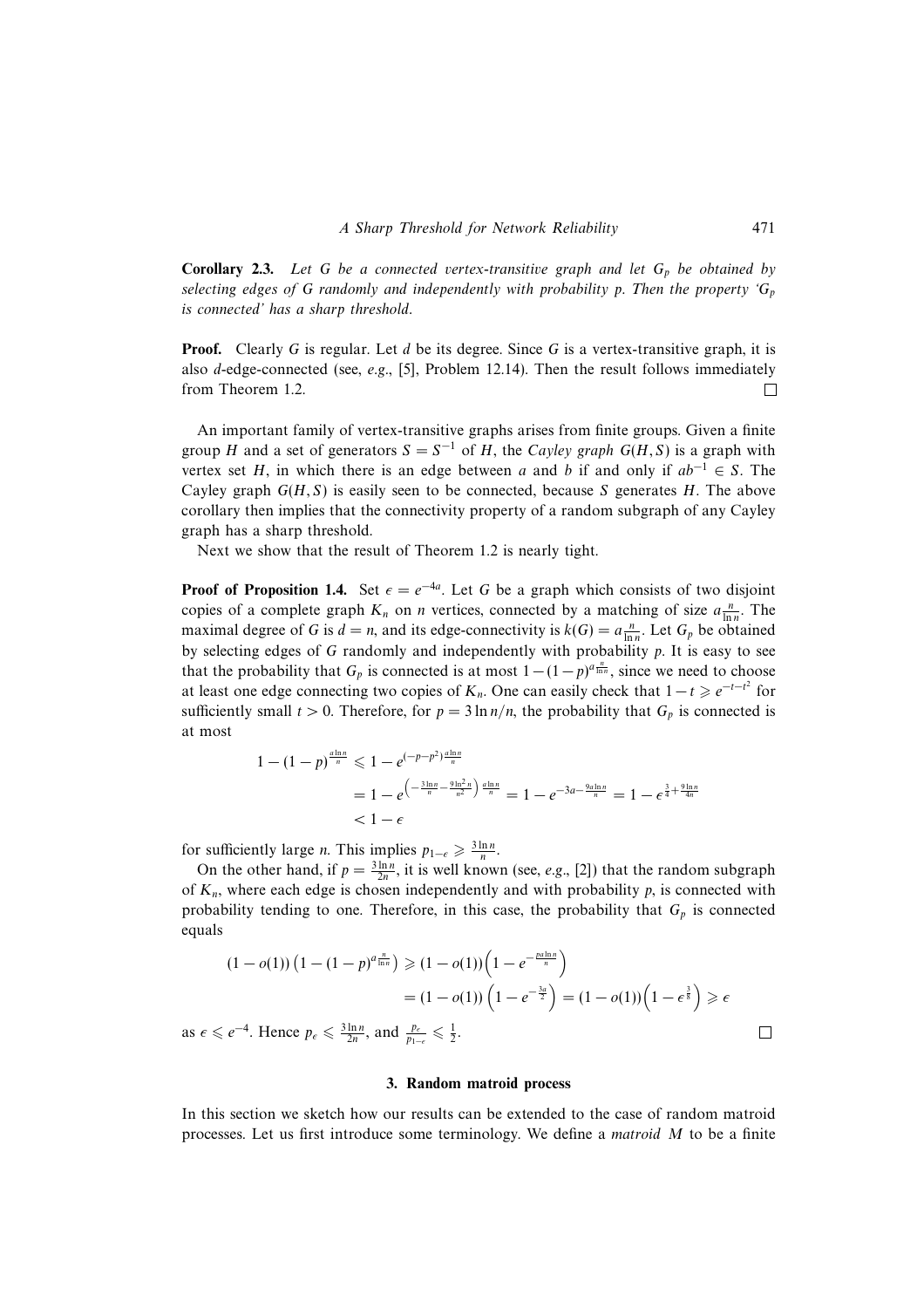set X and a collection  $\mathcal F$  of subsets of X, called *independent* sets, satisfying the following properties.

- (1)  $\emptyset \in \mathcal{F}$ , and if  $A \in \mathcal{F}$  and  $B \subseteq A$  then  $B \in \mathcal{F}$ .
- (2) If U, V are members of  $\mathcal{F}$ , with  $|U| = |V| + 1$  then there exist an  $u \in U V$  such that  $V \cup u \in \mathcal{F}$ .

(For the theory of matroids see, e.g., [10]). A base of a matroid  $M$  is an independent set of maximal size, and a subset of  $X$  is called *spanning* if and only if it contains a base. One of the main examples of matroids, which we have already discussed in the previous section, is the cycle matroid of a graph  $M(G)$ . Given a graph G, let  $X = E(G)$  and let  $A \in \mathcal{F}$  if and only if A is an edge set of an acyclic subgraph of G. This defines a matroid  $M(G)$ . Clearly, if G is connected, then the bases of  $M(G)$  are the spanning trees of G, and the spanning sets of this matroid are all connected subgraphs of G. The rank function of a matroid is a function  $r : 2^X \to \mathbb{Z}$ , where  $r(A)$  is a size of maximal independent subset of A. The rank of the matroid  $r(M)$  is just the rank of the set X. Finally, let  $r(M)$  be the size of the smallest subset  $Y \subset X$  such that  $r(X - Y) < r(M)$ . This parameter is an extension of the notion of the edge-connectivity number of a graph, since for the case of the cycle matroid of a graph G it is equal to its edge-connectivity.

Given a matroid  $M = (X, \mathcal{F})$ , let  $X_p$  be obtained by choosing elements of X randomly and independently with probability p. Consider the property ' $X_p$  is spanning'. Clearly this property is monotone, and we let  $p_{\alpha}$  denote the value of p such that  $Pr(X_{p_{\alpha}})$  is spanning) =  $\alpha$ . Note that, in the case when  $M$  is the cycle matroid of a connected graph, the property of being spanning corresponds to the property that a random subgraph  $G_p$  is connected. Therefore a natural extension of the result of the previous section is to determine when the property ' $X_p$  is spanning' has a sharp threshold. This is done in the following theorem, whose proof we merely sketch, since it is rather similar to the proof of Theorem 1.2.

**Theorem 3.1.** Let  $M = (X, \mathcal{F})$  be a matroid and let  $X_p$  be obtained by choosing the elements of X randomly and independently with probability p. If  $r(M)$  tends to infinity and  $(1 - p_{\alpha})^{\eta(M)} = o(1)$  for any constant  $\alpha$ , then the property ' $X_p$  is spanning' has a sharp threshold.

**Sketch of proof.** First consider the case when  $0 < p_{\alpha} < 1$  is a constant. Then  $\eta(M) \to \infty$ , and therefore we can apply the result of Margulis [6] to derive the sharpness of the threshold.

Now, suppose that  $p_{\alpha} = o(1)$  and that the property does not have a sharp threshold. This implies that, for  $p = p_{\alpha}$ , the value of the derivative of  $f(p) = Pr(X_p$  is spanning) is bounded by  $c/p_\alpha$  for some constant c. Since the size of a base of M tends to infinity, we obtain, by Theorem 2.1, that there exist a constant  $\delta(c) > 0$  and a fixed set of elements  $Y \subset X, |Y| = y$  such that  $Pr(X_{p_{\alpha}} \text{ is spanning } | Y \subset X_{p_{\alpha}}) > \alpha + \delta$ . On the other hand, the fact that the derivative is bounded by  $c/p_\alpha$  implies that there exists a constant  $\beta > 0$ with the property that, for  $p_1 = (1 + \beta)p_\alpha$ , we have  $Pr(X_{p_1} \text{ is spanning}) < \alpha + \delta/2$ . Let S be the family of all subsets  $X' \subset X$  with the property that  $X' \cup Y$  is spanning. Then  $Pr(X_{p_\alpha} \in \mathcal{S}) > \alpha + \delta$ . In addition, we can view  $X_{p_1}$  as a union of  $X_{p_\alpha}$  with y independent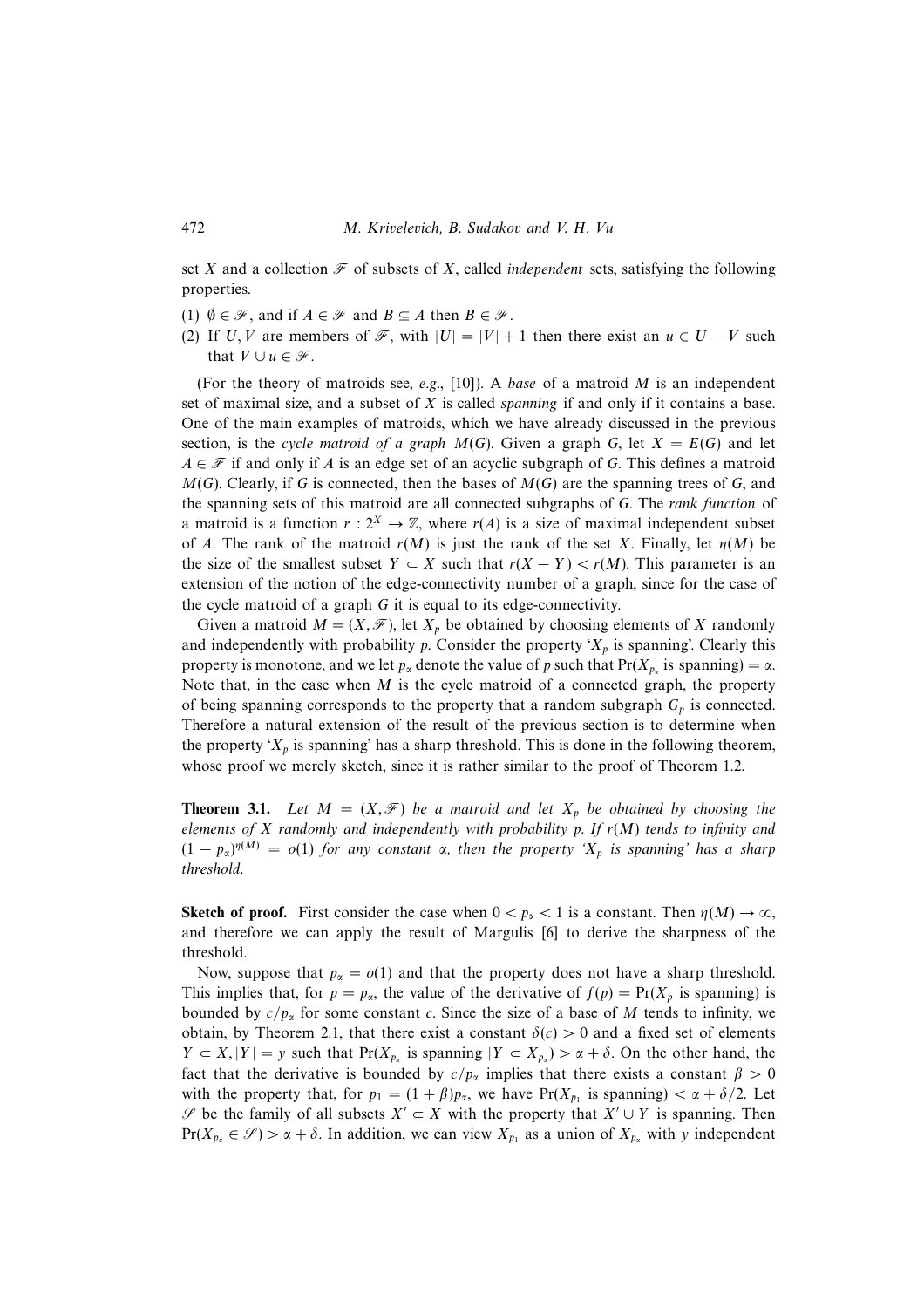copies of  $X_{\epsilon' p_x}$ , for some appropriate constant  $\epsilon'$  which depends on β. Denote these copies by  $X^{(1)}_{\epsilon' p_\alpha}, \ldots, X^{(y)}_{\epsilon' p_\alpha}.$ 

Now we prove that for any non-spanning subset  $T \subset X$ ,  $r(T \cup X_{e'p_x}) > r(T)$  with probability  $1 - o(1)$ . First we show that there exist at least  $\eta(M)$  elements in X whose addition to T will increase its rank. Indeed, let  $T_0 \subseteq T$  be an independent set satisfying  $r(T_0) = r(T)$ , and let U be the set of all elements of M such that  $r(T_0 \cup \{u\}) > r(T_0)$ , for every  $u \in U$ . Obviously  $U \cap T = \emptyset$ , and, for every element of U, its addition to T will increase its rank. As  $r(T_0) < r(M)$ , for every base  $B_i$  of M there is an element  $b_i \in B_i \setminus T_0$ such that  $r(T_0 \cup \{b_i\}) > r(T_0)$ . Hence  $b_i \in U$ . This shows that the set U meets every base of M, and thus has cardinality at least  $\eta(M)$ . The probability that  $X_{e'p_\alpha}$  misses all the elements of U is at most  $(1 - \epsilon' p_\alpha)^{\eta(M)} = (1 - p_\alpha)^{\Theta(\epsilon')\eta(M)} = o(1)$ . Also note that, when  $X_{p_{\alpha}} \cup Y$  is spanning, the rank of  $X_{p_{\alpha}}$  is at least  $r(M) - y$ . Finally we have obtained a contradiction, since

$$
\Pr(X_{p_1} \text{ is spanning}) \geqslant \Pr(X_{p_\alpha} \in \mathcal{S}) \Pr\left(X_{p_\alpha} \cup \bigcup_{i=1}^y X_{\epsilon' p_\alpha}^{(i)} \text{ is spanning} \mid X_{p_\alpha} \in \mathcal{S}\right)
$$
  

$$
\geqslant (1 - o(1))(\alpha + \delta) > \alpha + \delta/2.
$$

**Remark.** This theorem is less powerful than Theorem 1.2 since its application needs a lower bound on the threshold probability  $p_{\alpha}$ . In the case of the cycle matroid of a graph, this bound can be derived from Lemma 2.2.

#### **4. Concluding remarks**

We have provided a fairly general condition for the sharpness of the threshold connectivity in random subgraphs of arbitrary graphs. This condition can be applied to many families of graphs. Combined with known results of the value of the connectivity threshold, our result can be used to estimate from above the width of the threshold interval for connectivity. Putting it somewhat informally, we say that the width of the connectivity *threshold* interval of a random subgraph  $G_p$  is the difference  $p_{0.99} - p_{0.01}$ . Alon proved in [1] that, if G is a k-connected graph of n vertices, and the edge probability  $p(n)$  satisfies  $p(n) \geq c \log n/k$  for a sufficiently large absolute constant  $c > 0$ , then a.s. the random subgraph  $G_p$  is connected. It follows therefore, from Theorem 1.2, that the width of the connectivity threshold interval is  $o(log n/k)$ . In many instances this conclusion compares favourably with that of a more general result of Talagrand [9], asserting that the width of the connectivity threshold interval of a k-connected graph G is at most  $O(1/\sqrt{k})$ .

It is intuitively clear that Bourgain's general threshold sharpness criterion can, and should, be used to establish the sharpness of the threshold of other graph theoretic functions in random subgraphs of arbitrary graphs. Potential applications include the appearance of a cycle in  $G_p$ , of a perfect matching, of a Hamiltonian cycle, to mention just a few. While those questions have been studied very extensively for classical random graphs  $G(n, p)$  (see, e.g., [2] for a detailed account), nothing, or almost nothing, appears to be known for the case when the ground graph G is different from the complete graph  $K_n$ .